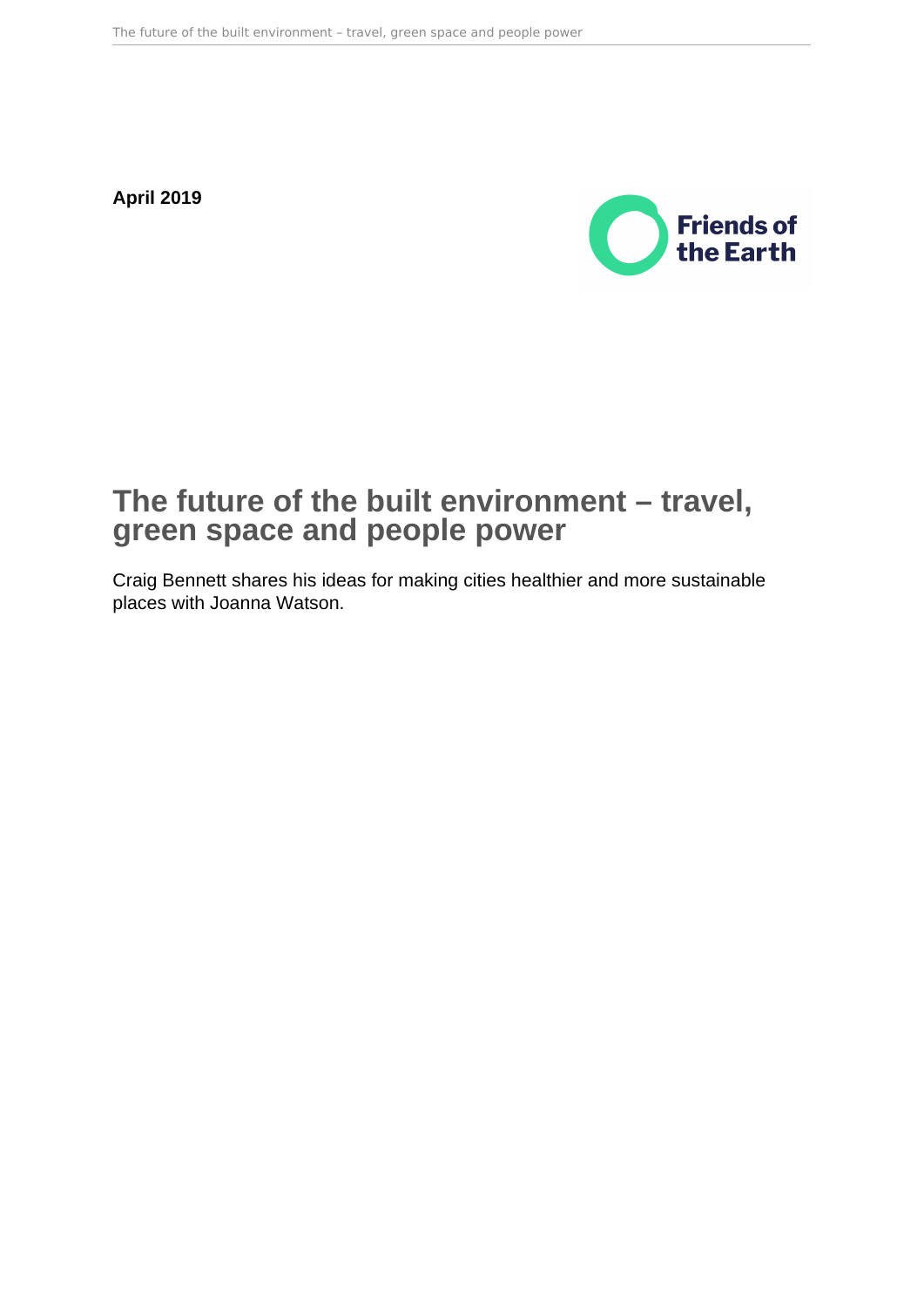- 1. 1. Design around active travel not the car
- 2. [2. A haven for wildlife](#page-3-0)
- 3. [3. Build from sustainable materials](#page-5-0)
- 4. [4. Design around sharing](#page-6-0)
- 5. [5. Let's put ordinary people in charge](#page-7-0)

JW: You recently spoke at a conference for young people about the future of the built environment. What was your takeaway message for the students?

CB: It's in your hands. Don't be afraid to challenge the status quo. Keep on asking the difficult questions and bring your voice, your ideas and your creativity to the debate.

JW: You have 5 key themes. What are they?

### 1. Design around active travel – not the car

CB: Physical inactivity costs the UK £7.4 billion per year and is responsible for 1 in 6 deaths. If we were to boost investment in urban areas so that the proportion of journeys made by walking and cycling matched those in other European countries, we would improve health and save lives. Active travel is a choice we could make as a society, but the way our cities are planned doesn't encourage it.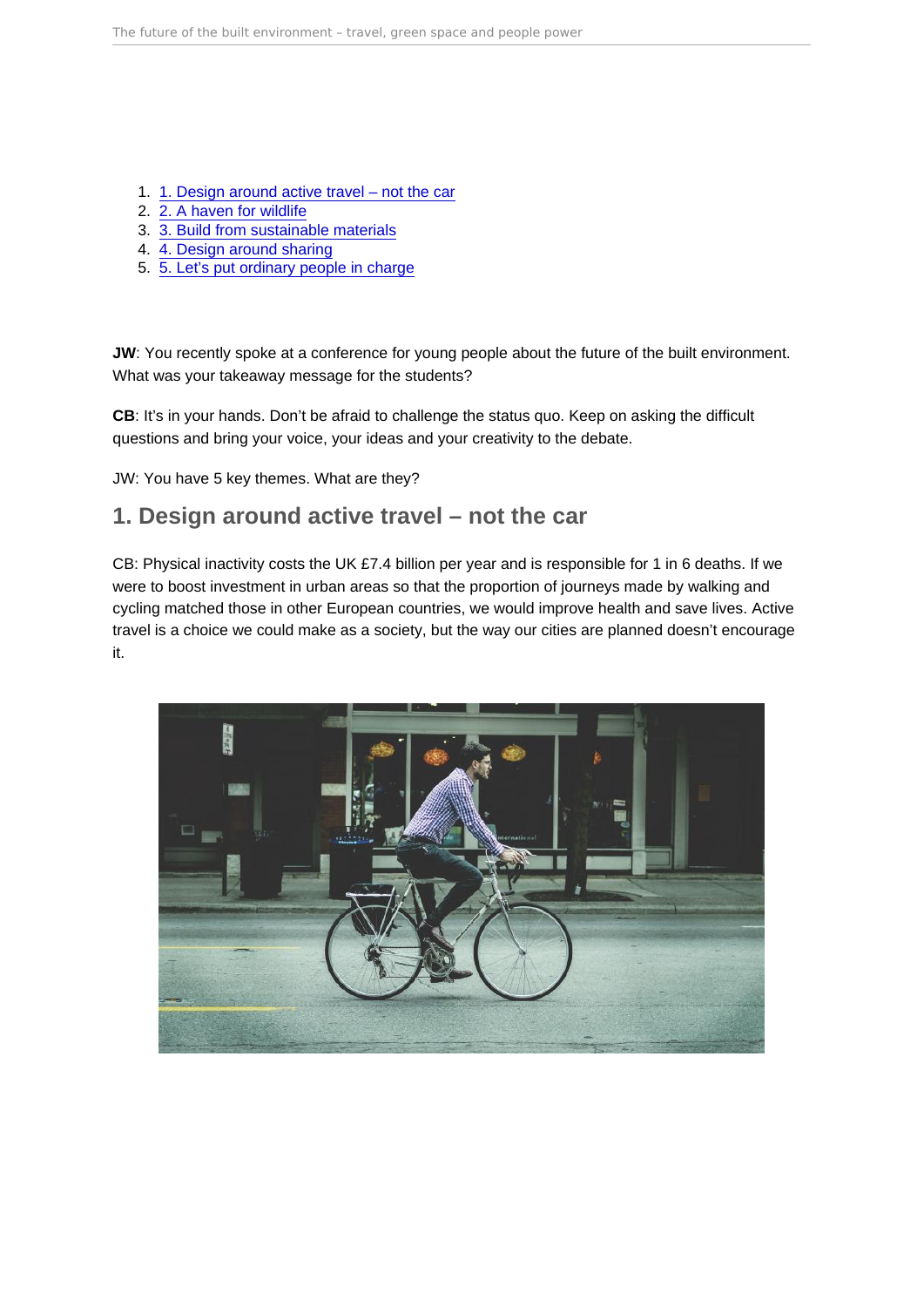#### Pixabay

We don't always need to use a car of course. For example, research by Transport for London (TfL) found that 68% of car trips by London residents are short enough to be made by bike, and don't involve transport of heavy items or form part of a succession of 'non-cyclable' trips.

A lot of this boils down to questions of individual or collective choice. But more people would make choose cycling if it was easier or they felt safer.

On the other hand, in Amsterdam, which is almost defined by its cycle use, 67% of all trips in the wider metropolitan area are on foot or by bike. Even in a college town like Cambridge, where I live, it's only 29%.

**JW**: What about climate change?

**CB**: Transport is the fastest growing source of emissions in the UK. It's the one part of the economy we haven't properly tackled yet. So more walking and cycling would also cut carbon pollution.?

In urban areas, around a third of carbon emissions from driving could be avoided if people were able to switch to walking and cycling. With the growing popularity of e-bikes, this proportion is likely to increase.

**JW**: And if you don't walk or cycle, we could improve public transport options.

**CB:** Yes indeed. Trams and buses – particularly free ones – are the answer. Smaller scale forms of transport such as cycle rickshaws could also help link people and housing without good transport to existing bus, tram and rail networks and provide pick-up services to help people to the shops, doctors' surgery and so on.

### **Deliveries**

And then there are e-cargo bikes, which could reduce the number of vans on our roads and help tackle chronic congestion. We could follow the German and Dutch example where e-cargo bikes, combined with city centre trans-shipment centres and local micro-depots, are now being used by logistics companies in several cities.

Obviously, designing around active transport suggests that we should plan for more densely populated towns and cities, not create more urban sprawl stretching into the green belt. We should be growing trees on our urban fringes instead.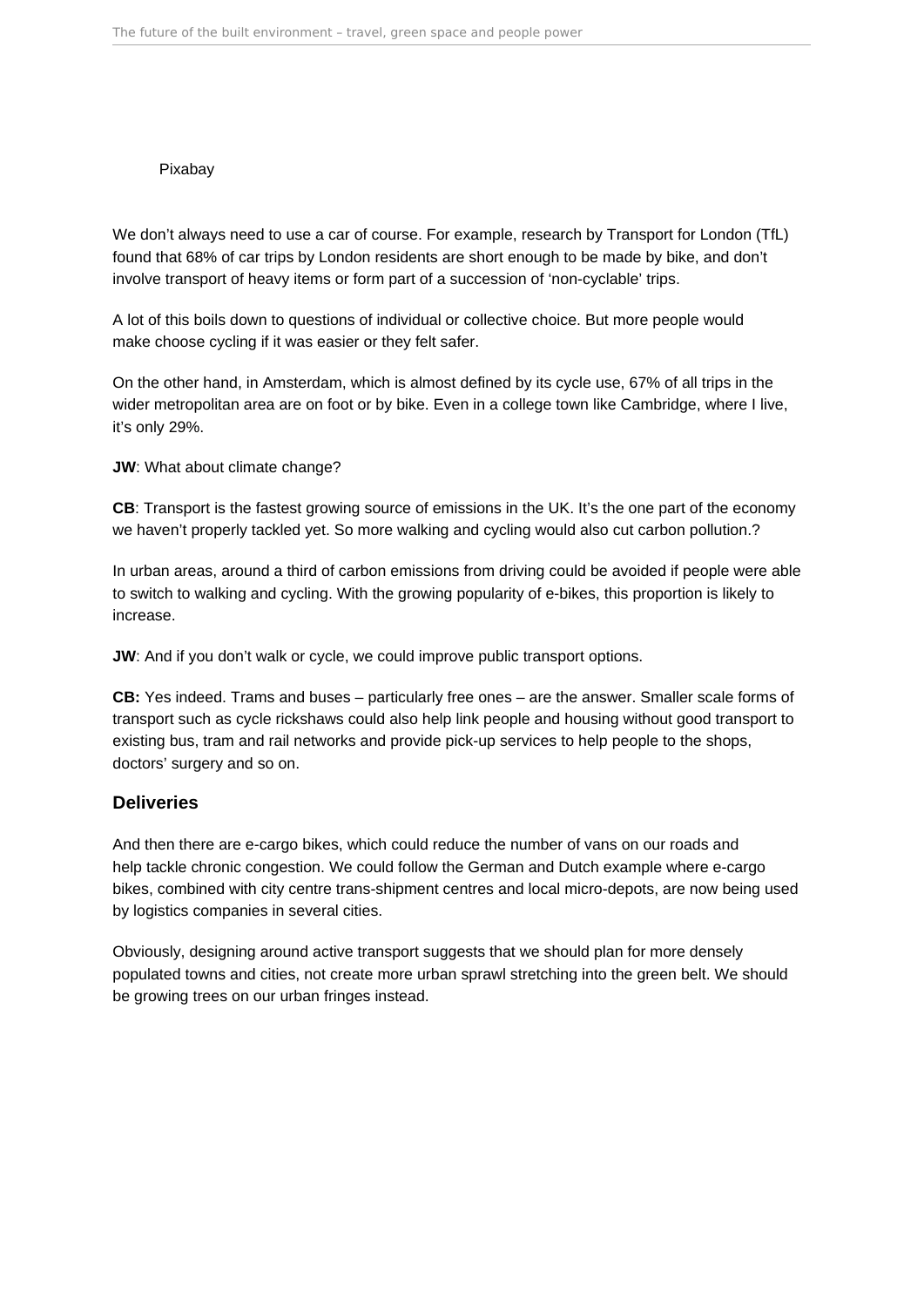# <span id="page-3-0"></span>2. A haven for wildlife

JW: And this brings us on nicely to your next theme – how do we incorporate access to nature in our built environment?

### In touch with the natural world

CB: As more and more people live in cities, they can become disconnected from nature. If you never see it and don't spend time in green spaces, you lose an essential part of what it is to be human.

This is borne out by research – [people trying to recover from operations](https://nhsforest.org/evidence-benefits ) in hospital get better quicker if they can see trees from their window. It's good for mental health too.

### Nature everywhere

And yet wildlife is declining and habitat is lost as buildings eat up our green space. This tells us that we need to better manage the growth of towns, cities and related infrastructure to encourage nature everywhere. Not just in designated reserves – but also in our towns and wider countryside.

There's evidence that the mosaic of different types of green and open space in towns – formal parks and people's back and front gardens – provides a year-round source of food, shelter and habitats for all manner of wild species – and not just squirrels and urban foxes.

Unfortunately, because our rural areas and farmland have been turned into bland, monocrop landscapes, they're increasingly sterile and inhospitable for wildlife.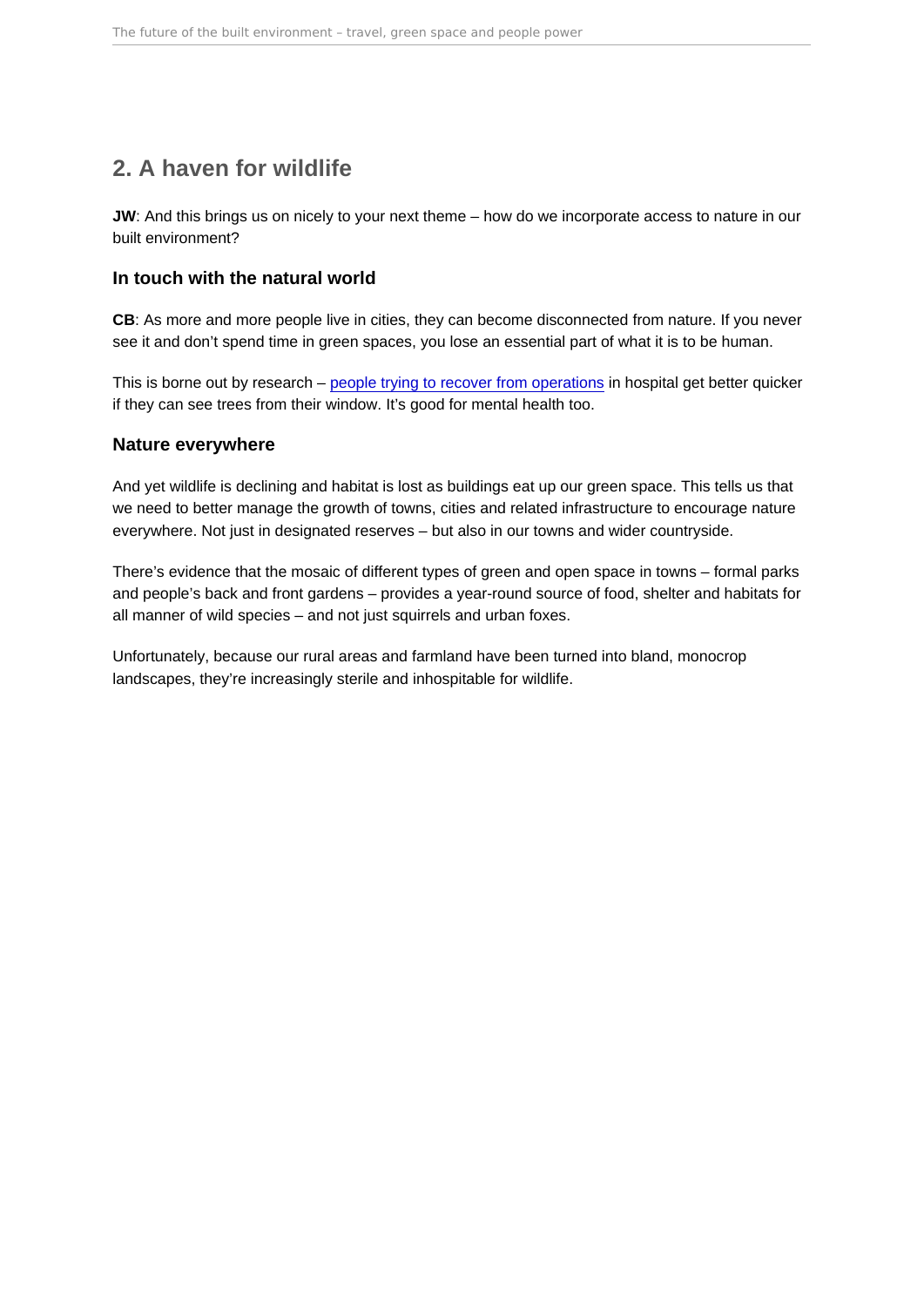Let's make our cities nature reserves

pixabay

Green roofs, green walls, streams and rivers free from culverts, street trees, parks and green streets all need to be the norm, and not just in well to-do areas. Imagine living in well designed, energy- and water-efficient houses that are easy and cheap to heat in winter and cool and comfortable in summer. Imagine living near good local shops alongside parks and open spaces, where wildlife is on our doorstep and not shoved "over there".

Instead of beautifully trimmed lawns, imagine creating wildflower meadows outside our public buildings, like the ones at the Olympic park. Let's make our cities nature reserves, good for our health and wellbeing and for climate change.

We need to [plant millions more trees.]([‎25/‎09/‎2019 11:50]  Rita Marcangelo:   https://act.friendsoftheearth.uk/petition/tell-uk-government-double-tree-cover    We saved this conversation. You) Here's an astonishing statistic – if we doubled Britain's trees we could draw down the equivalent of 10% of UK's carbon emissions. That's huge. And it would take us from 13% of land covered by trees to 26% – still less than the European average.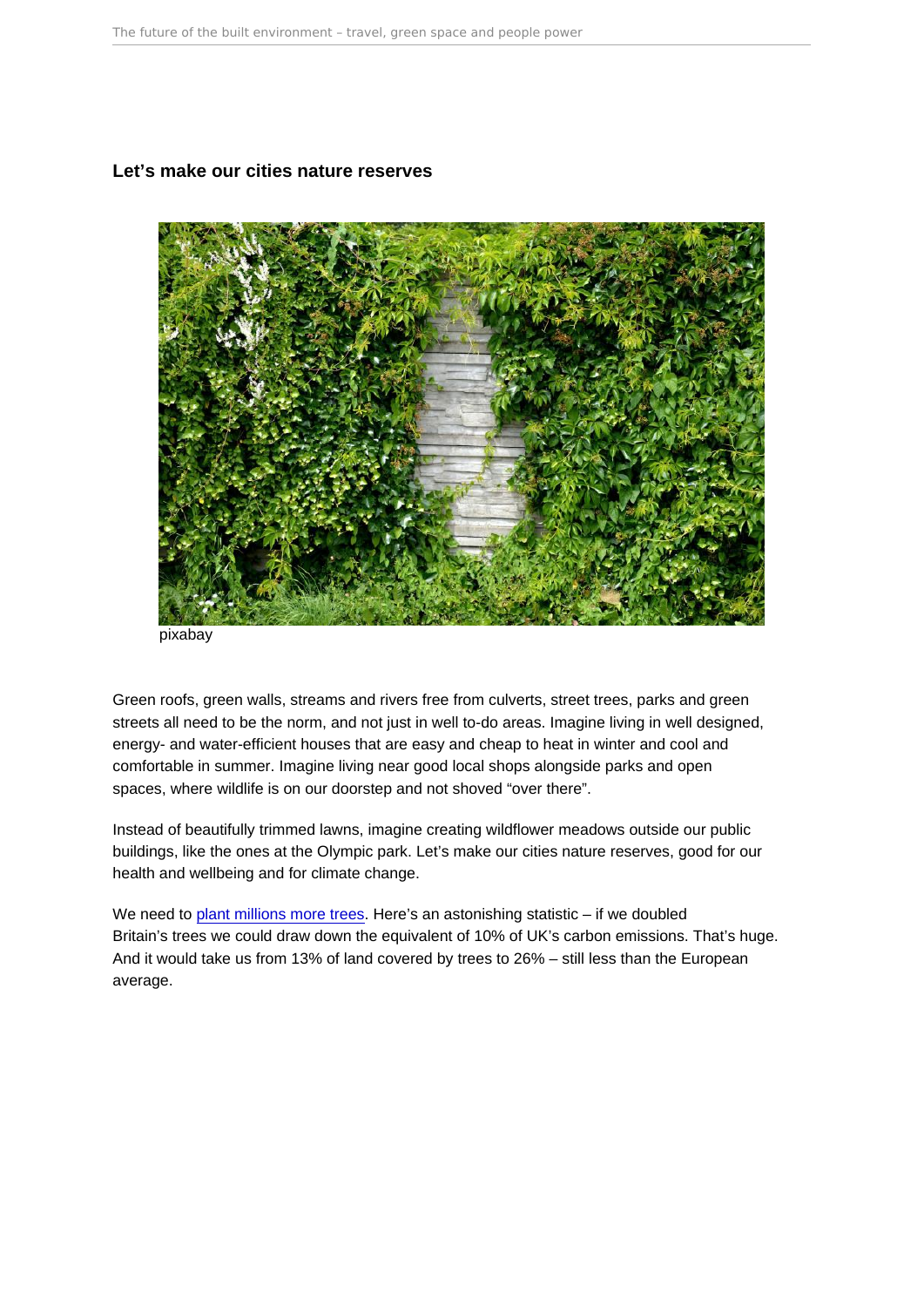# <span id="page-5-0"></span>3. Build from sustainable materials

JW: So you're advocating growing trees, preserving green belts around our cities and building for higher density living. What about the material we build with? Could wood play a part in new build?

CB: Timber should come back. We've been using trees in building for over 10,000 years and trees could be the building material for the future.

Wood – the building material for the future

Pixabay

Wood is a highly versatile and flexible building material. It's sustainable. It's renewable. It captures and stores carbon. It's non-polluting and it's a good alternative to high-carbon concrete and steel – which are not. And you can build high rise with super strong timber – as an [18-storey student](https://www.nrcan.gc.ca/worlds-tallest-hybrid-wood-building-vancouvers-18-storey-student-residence/20305)  [residence](https://www.nrcan.gc.ca/worlds-tallest-hybrid-wood-building-vancouvers-18-storey-student-residence/20305) in Vancouver demonstrates.

According to Wood for Good, 3.8 million tonnes of carbon dioxide could be captured annually in the UK if 200,000 three-bed, timber-framed houses were built every year. That's not a huge amount – about 1 per cent of emissions.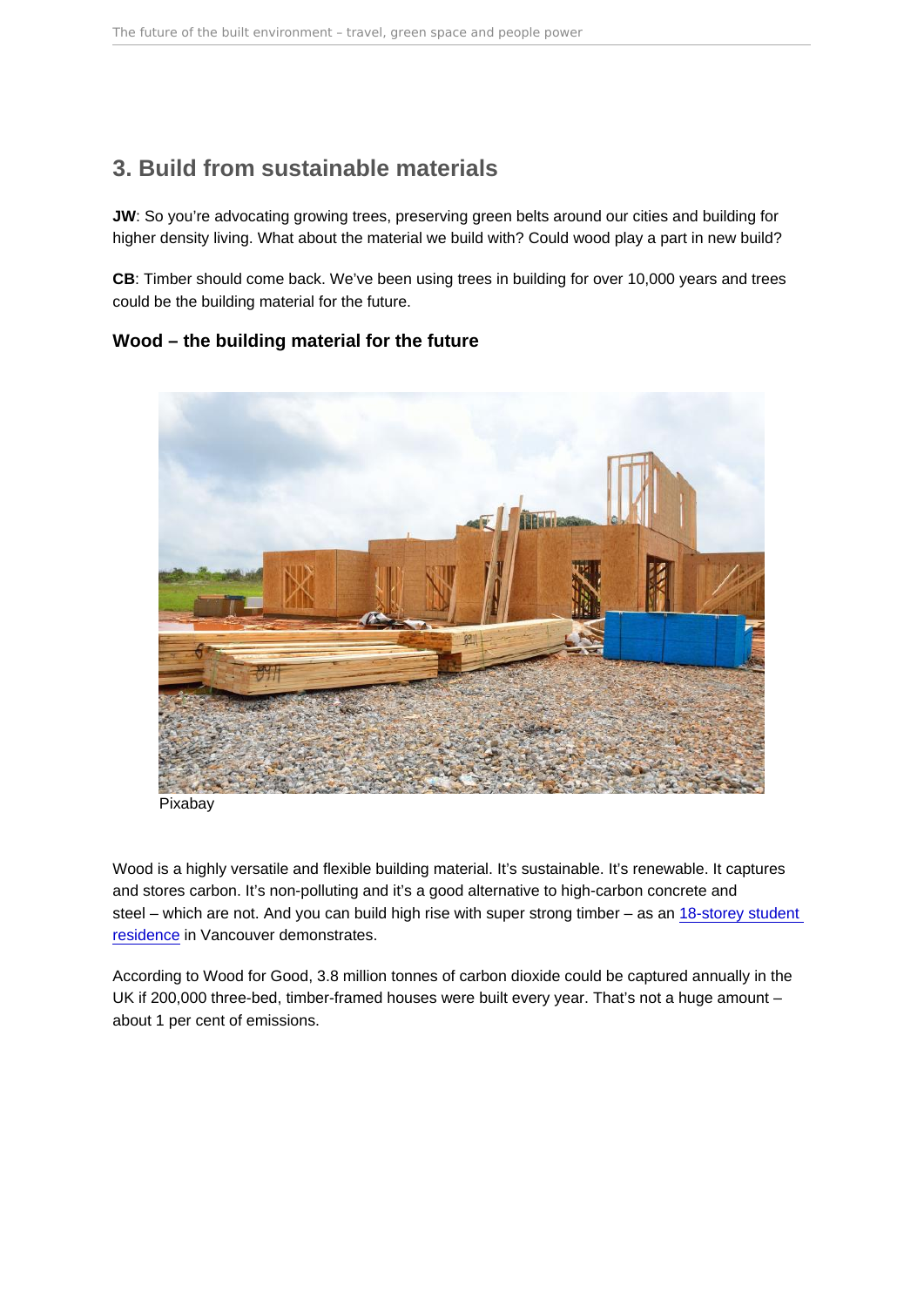<span id="page-6-0"></span>But as the world heads towards breaching climate tipping points – loss of ice sheets and permafrost, forest die-back – every scrap of carbon saving is needed.

### Growing our timber industry

We've all seen the terrible impacts of the recent fires in the Amazon. One way the UK could respond would be to grow a timber industry, not necessarily to be self-sufficient, but to reduce imports of unsustainable and often illegal timber from Russia, China or Brazil.

Forestry in the UK has great potential. Scotland's commercial forestry sector is worth £1 billion and employs 25,000 people, making it more economically valuable than fisheries.

### 4. Design around sharing

JW: There's a great book by Julian Agyeman called [Sharing Cities.](https://mitpress.mit.edu/books/sharing-cities) It showed how cities could build on a sharing economy and smart technology to deliver a "sharing paradigm" that supports justice, solidarity and sustainability. Do you have thoughts on how we could bring this closer to home for people?

CB: Well we already share lots of things – living space, libraries, bikes, cars. But what about tools? It's a bit mad that we have our own versions of every product. I have a drill that I only use about twice a year at most. Wouldn't it be better to borrow one when I needed it?

### Sharing is the answer

David MacKay, the former Chief Scientist for the Department of Energy in the UK, estimated that on average, almost half of our energy consumption is accounted for by the stuff we buy and its transportation to us.

Imagine the huge resource savings and reduced greenhouse gas emissions if we shared more. Through sharing we can also save money. We can open up opportunities for low-income households to access resources currently out of their reach. We can foster community engagement.

### It's socially progressive

Sharing not only reduces resource use, it's socially progressive as well. Through sharing, we can use the dense population of the city to our advantage.

Densely populated cities are ideal for sharing stuff. Shared green spaces; shared cars; shared bikes; shared office space; shared energy production in our towns and cities, as the costs of renewables plummet and batteries become cheaper.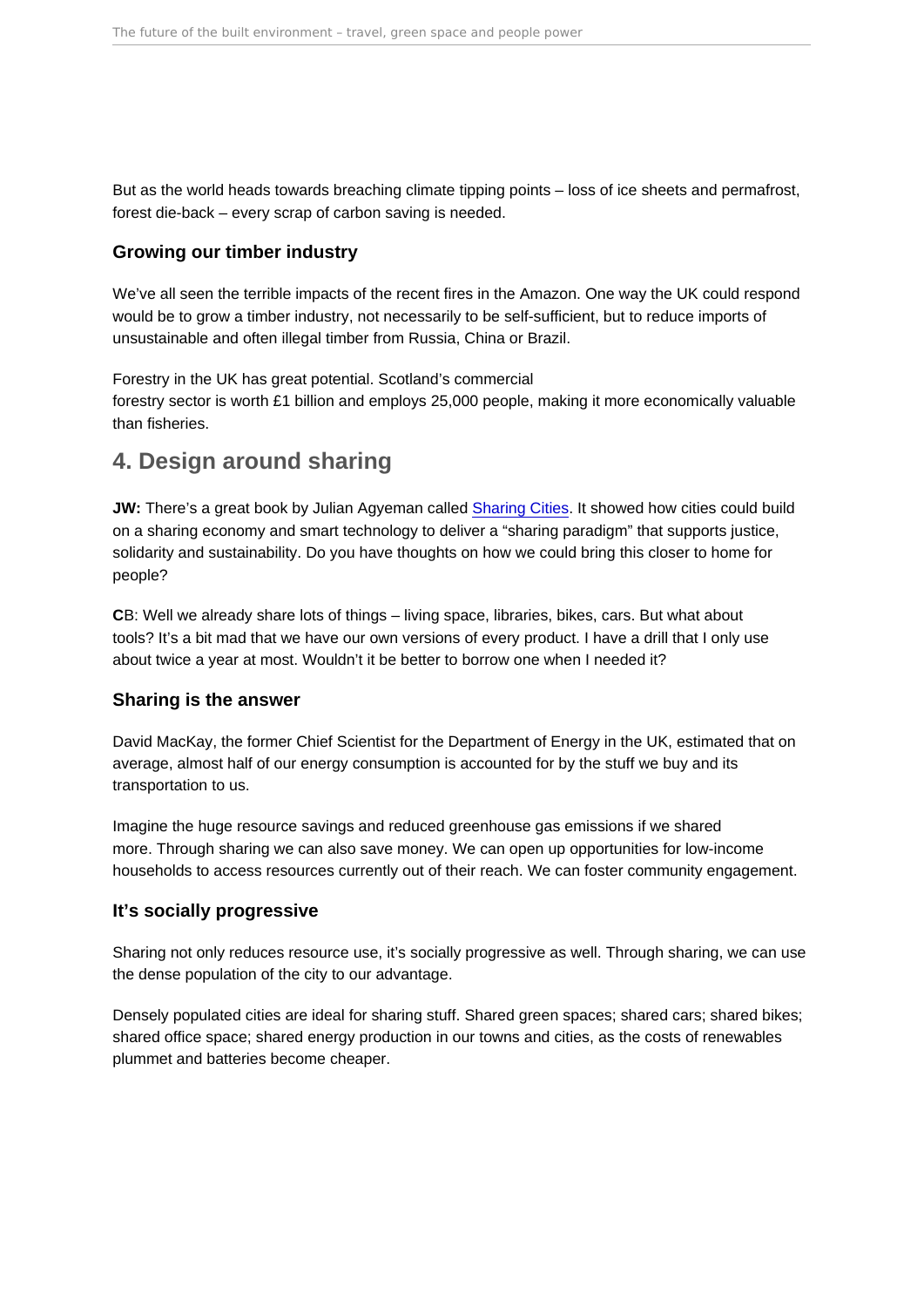<span id="page-7-0"></span>There's very little that can't be shared. Food production is a particularly interesting area. Shared allotments can provide food. And "vertical farming" offers the opportunity for shared spaces to grow more perishable food such as salads.

Excess produce can be shared using apps such as [Olio](https://olioex.com/) – that glut of courgettes, or even the food in your fridge that you just know you won't get around to eat, could be shared with others.?Across the world shared dining in taking off – people coming together to sample food in a shared experience.

JW: Our built environment can be a haven for wildlife, planned around active travel, constructed from sustainable materials, designed around sharing. What's number 5?

## 5. Let's put ordinary people in charge

CB: Let's reinvent our democracy in cities. Let's give people the power to shape where they live. So that the built environment – its architecture and design – is co-created by people, with help from architects and designers of course. Not having it done to them and having to live with the consequences.

Greater devolution, together with a genuine attempt to have participative democracy, can open up the scope for cities to have less inequality and greater harmony.

There are 4 basic rules:

1. Involve people from the start , not once the outcome is decided. Local people are often invited to comment on the character of things like shopping centres when the decision to build has already been made. But they're not adequately involved in the initial decision-making process. Does the city need a new development to begin with? True participation involves local people earlier on in the process – so-called "upstream engagement".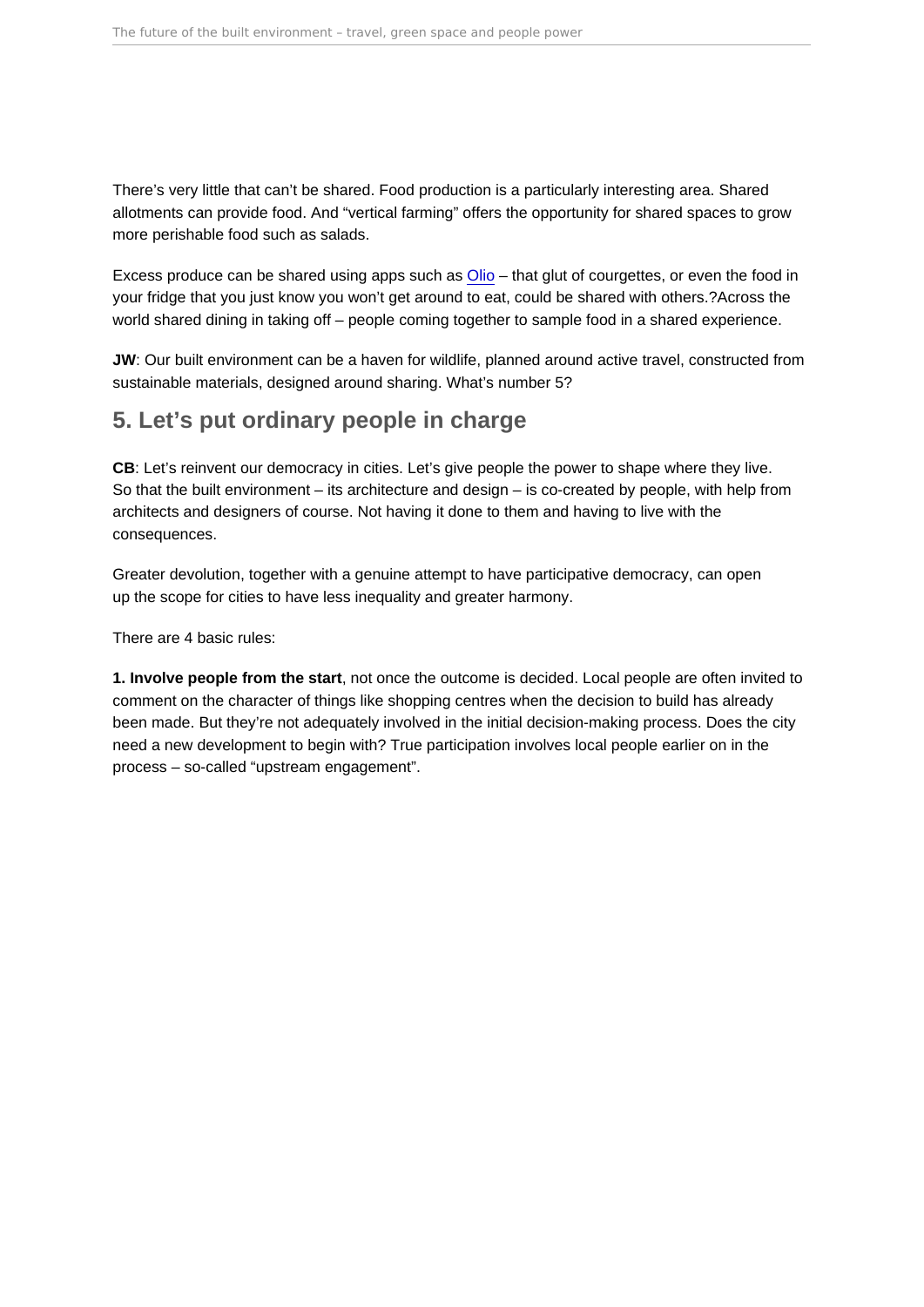

Friends of the Earth

**2. Encourage community-led participation**. Decision-makers need to invite the public to participate as equals, but also engage with citizen-led protests, petitioning or citizen-led commissions. Far too often, asking the public is a form of box-ticking and their views are discounted because they're not "experts".

**3. Redistribute power**. The public's right to participate in the economy is often relegated to how they spend their money. The public must have a right to choose what type of economy a city or country should pursue. Participatory budgeting is an example, where community discussions identify how budgets are spent.

**4. Provide lifelong education**. The formal education system doesn't equip people for involvement in decision-making and city politics. Instead, it's become an individualistic consumer-focused system which emphasises league tables, certificates and tuition fees. Its primary focus is getting people jobs, not the development of critical thinkers who can shape the world. Lifelong education would help all parts of society engage in decision-making.